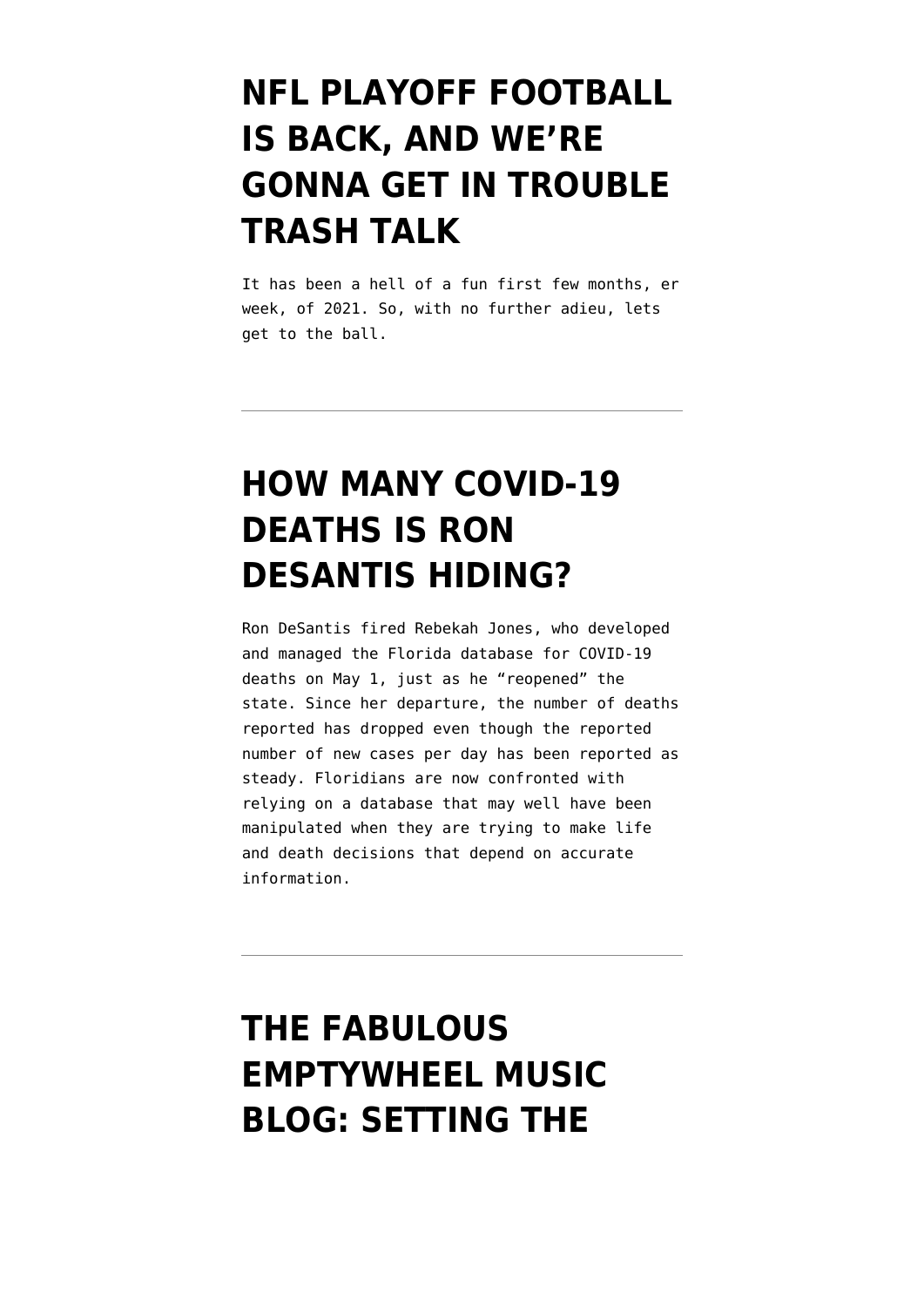#### **[SCENE](https://www.emptywheel.net/2020/04/25/the-fabulous-emptywheel-music-blog-setting-the-scene/)**

We have done live music for a couple of weeks, now let's set the scene with the greatest music documentaries.

# **[US "JOB CREATORS"](https://www.emptywheel.net/2020/04/11/us-job-creators-negate-the-humanity-of-workers/) [NEGATE THE HUMANITY](https://www.emptywheel.net/2020/04/11/us-job-creators-negate-the-humanity-of-workers/) [OF WORKERS](https://www.emptywheel.net/2020/04/11/us-job-creators-negate-the-humanity-of-workers/)**

In the US, "job creators" just can't grasp the idea that workers are humans who need food and shelter during the time that, through no fault of their own, they can't work. The idea of paying workers to do nothing simply never can be entertained, even if it literally means life or death.

#### **[IS IT RUSSIAN OR IS IT](https://www.emptywheel.net/2019/11/27/is-it-russian-or-is-it-real/) [REAL?](https://www.emptywheel.net/2019/11/27/is-it-russian-or-is-it-real/)**

Is It Russian Or Is It Real?

This is a question only humans with a sentient brain can answer. An equation that clearly leaves out Matt Taibbi, Senators [Graham](https://www.politico.com/news/2019/11/25/graham-defends-requesting-biden-docs-073596) and [Kennedy](https://slate.com/news-and-politics/2019/11/republican-senator-kennedy-fox-news-interview-wallace-ukraine-dnc-hack-russia.html) (not to be confused with the good Senator Kennedys). This Kennedy is an assclown.

So, when you decide what the Russians are doing, constantly, to our elections and democracy, and you should be doing exactly that, ponder this: The Russians and their former bloc can mimic and project almost everything. As the United States heads into 2020, there needs to be an awareness as to exactly how good countries that wish to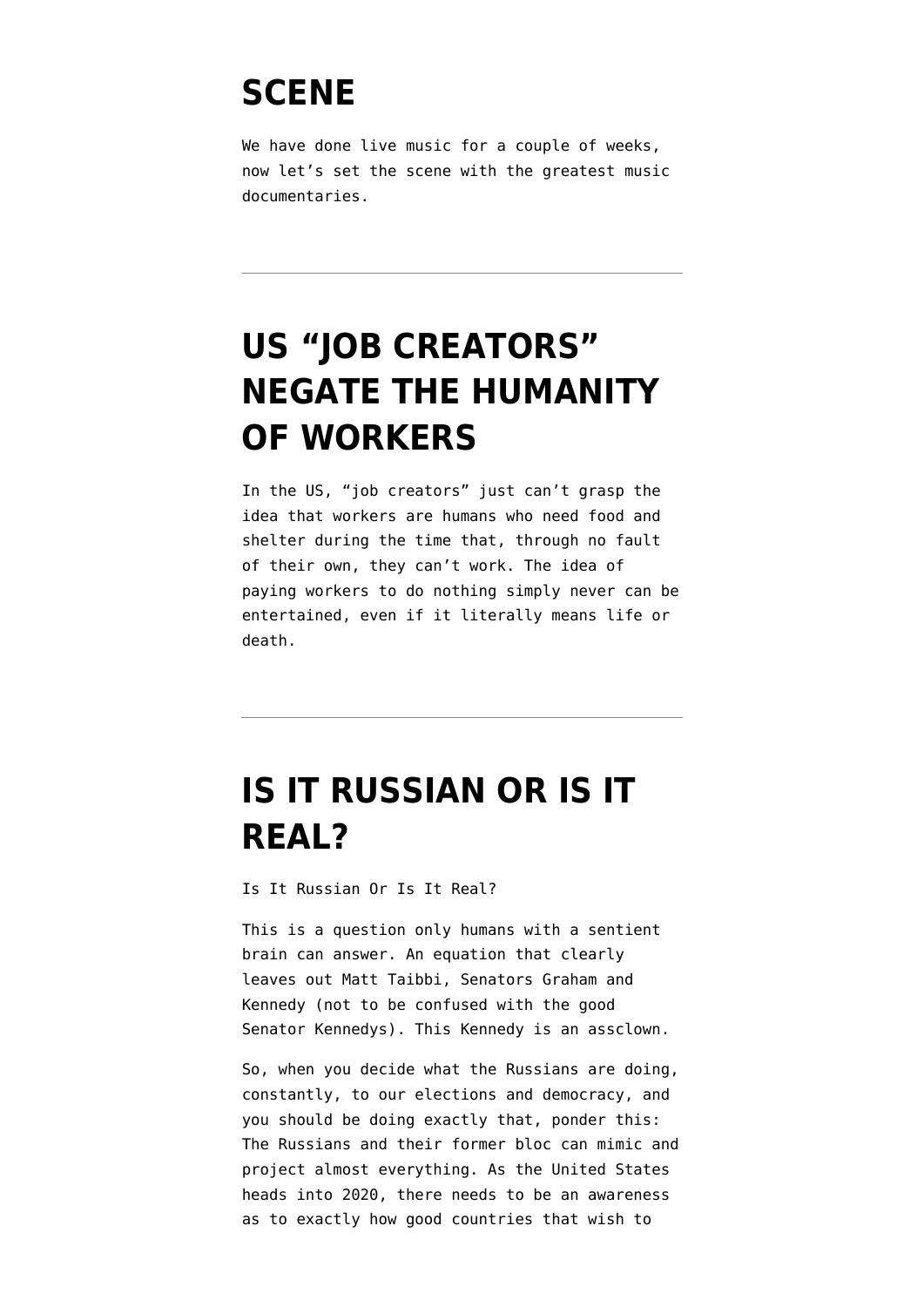damage the very basis, i.e. Constitutional, basis that the US is founded on.

Oceans and borders protect the "Homeland". That long ago became a falsehood that is dangerous to hold on to. And when one particular political party is doing so, in the face of every ounce of their past beliefs, you have to wonder why.

For the record, the musicians on the title cut are Leonid & Friends. If you think that only American music is being taken this competently (and Leonid and Friends is every bit as good as post Terry Kath Chicago), you are fooling yourself. It is about the elections, not the music. Leonid et. al have HiWatts, Marshalls and whatnot. That is not important, how they have American democracy in the balance is what is important.

### **[ALEX MOONEY'S](https://www.emptywheel.net/2019/10/24/alex-mooneys-hilarious-self-own/) [HILARIOUS SELF-OWN](https://www.emptywheel.net/2019/10/24/alex-mooneys-hilarious-self-own/)**

When Matt Gaetz's stormtroopers stormed the access point to the SCIF yesterday, Representative Alex Mooney (R-WV) provided the most hilarious evidence of how he violated the prohibition against recording even in the hallway that accesses the more secure portion of the SCIF.

# **[THE \[ANDREW\] LUCK OF](https://www.emptywheel.net/2019/08/25/the-andrew-luck-of-the-draw/) [THE DRAW](https://www.emptywheel.net/2019/08/25/the-andrew-luck-of-the-draw/)**

It seems as if both Marcy and Jim White (where has that guy been lately?) are harshing on me for some Trash Talk. So, off we go!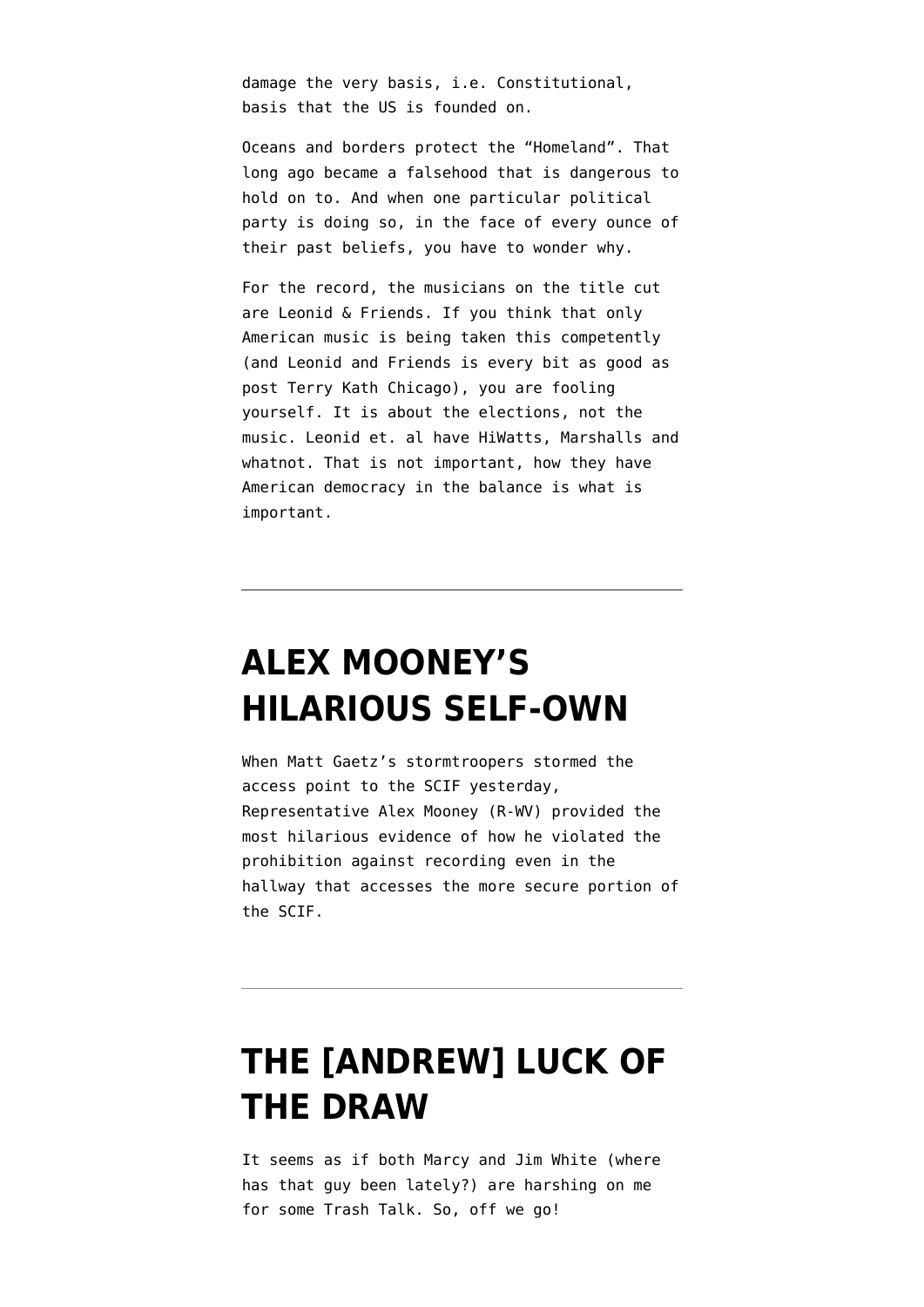The Florida Gators seem to have won a football game. Over other Florida men, the crossfire Hurricanes. Of Miami. That was Mr. White's concern.

Marcy wants me to talk about the Patrick Chung case. I will likely come back to that later, when there is more information available. Like departmental reports and search warrant affidavits (if there are any!). For the meantime, there are serious questions as to the propriety of the actions of the Belknap County, of New Hampshire, officials in entering Chung's house, not to mention searching it without belief there was a suspect inside and ongoing crime being committed. It is, for now at least, hard to see how they could have thought that. We shall see, but there are some serious questions needing to be asked and answered on this one.

And, then, the Luck ran out. Of Indy. [From the](https://www.indystar.com/story/sports/columnists/gregg-doyel/2019/08/24/why-did-andrew-luck-quit-colts-qb-shocks-his-coach-gm-owner-city-chris-ballard-jim-irsay/2110681001/) [great Gregg Doyell of the IndyStar:](https://www.indystar.com/story/sports/columnists/gregg-doyel/2019/08/24/why-did-andrew-luck-quit-colts-qb-shocks-his-coach-gm-owner-city-chris-ballard-jim-irsay/2110681001/)

> Indianapolis Colts quarterback Andrew Luck announced Saturday night he was retiring, and for a moment he couldn't breathe. He was crying. He was catching his breath and apologizing.

…

…

Luck was booed off the field Saturday night when the Colts played the Chicago Bears in the third preseason game, the news of his retirement breaking on Twitter during the second half. The fans who stuck around, they booed Luck off the field. And he heard it.

Even so, Luck sounded like a man at peace, a man who has stared into the abyss and turned away. Football, once his favorite hobby, the source of such childlike joy, had become his dark place. He said he had been thinking about retiring for about 10 days, calling it "a moment of clarity" when the idea finally started to take shape. He said he'd been tired.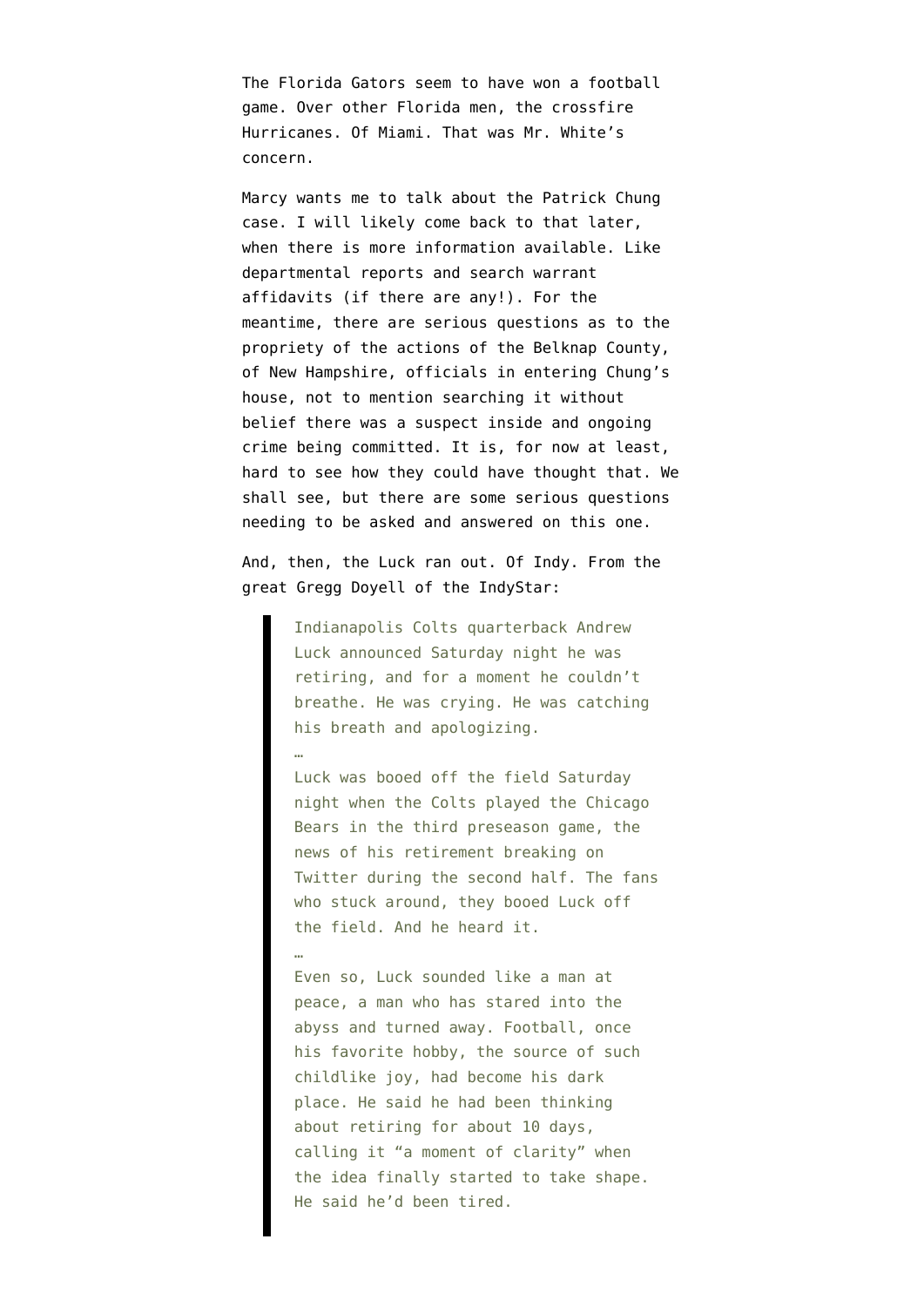"I feel exhausted," he said, sounding very much that, "and quite tired."

This is stunning. And it changes the AFC calculus dramatically. Good for Andrew Luck. He has always seemed like a cerebral chap, and if he thinks it is time to move on, then it is time to move on. That is truly gutsy though.

So, there are two musical selections today. The first is, in honor of Andrew Luck, The Luck Of The Draw by the incomparable Bonnie Raitt. Along with early (think Derek And The Dominoes era) Eric Clapton, and Lowell George of Little Feat, Bonnie is as kick ass of a slide guitar player as I have ever seen in my life. She is so good.

And, the second is the Stones. They are still Rolling.

And in just over 24 hours from now, Mrs. bmaz and I are going to be visiting with the Glimmer Twins, and the other Stones. Because if the Stones are in town, you go. And they are not some over the hill geriatric second level casino act, they still absolutely kill. The attached video is from 2006. A tour I saw, though here as opposed to at Copacabana Beach with half a million people in Rio. I wish I had flown down to Rio. Because, damn, that looked like some serious fun.

# **[JEFF FLAKE'S](https://www.emptywheel.net/2018/09/29/jeff-flakes-investigation-is-a-predicable-trumpian-sham/) ["INVESTIGATION" IS A](https://www.emptywheel.net/2018/09/29/jeff-flakes-investigation-is-a-predicable-trumpian-sham/) [PREDICABLE TRUMPIAN](https://www.emptywheel.net/2018/09/29/jeff-flakes-investigation-is-a-predicable-trumpian-sham/) [SHAM](https://www.emptywheel.net/2018/09/29/jeff-flakes-investigation-is-a-predicable-trumpian-sham/)**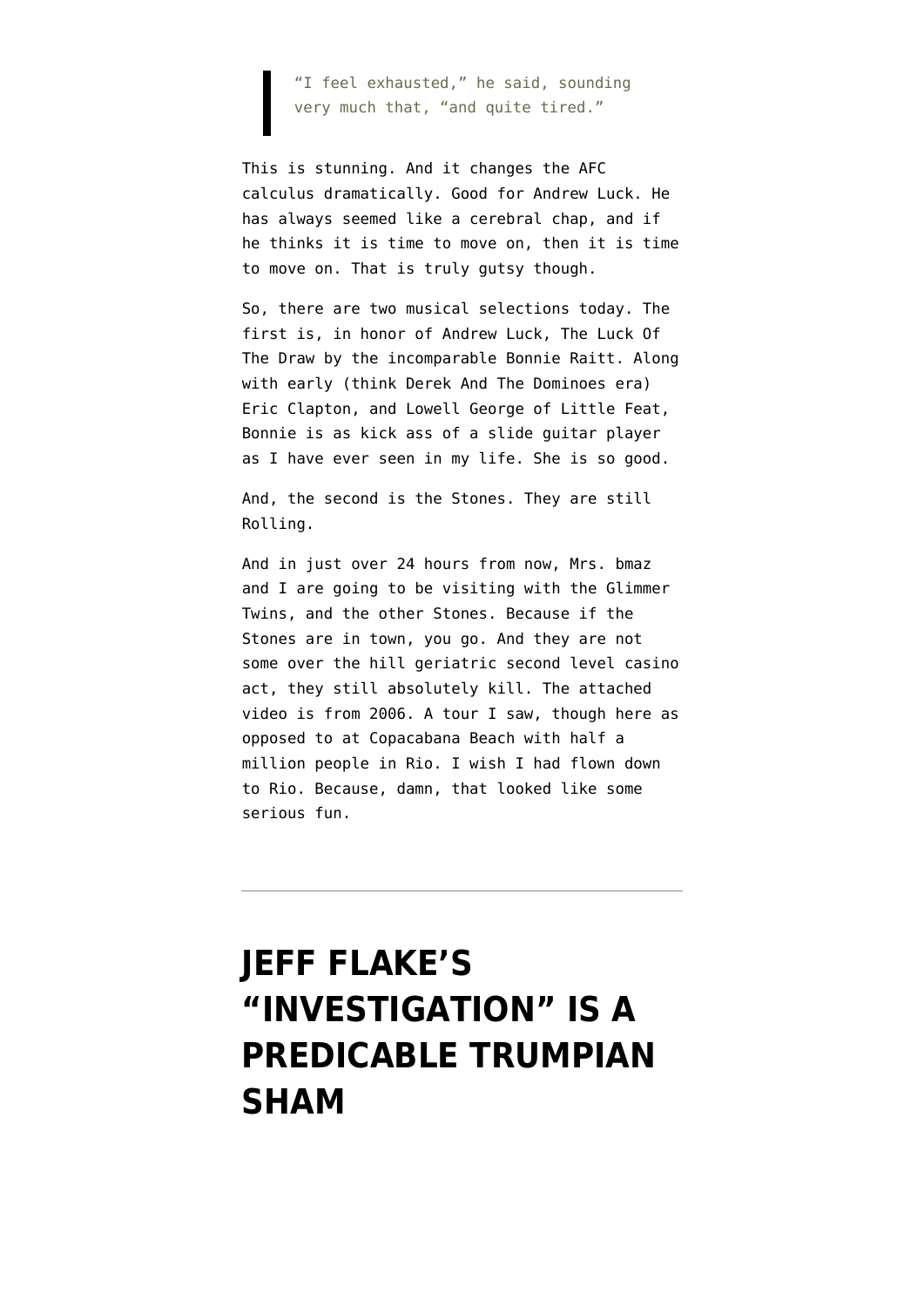

This was about the [easiest](https://www.emptywheel.net/2018/09/28/the-record-supports-christine-blasey-ford/#comment-753278) [thing in](https://www.emptywheel.net/2018/09/28/the-record-supports-christine-blasey-ford/#comment-753278) [the world](https://www.emptywheel.net/2018/09/28/the-record-supports-christine-blasey-ford/#comment-753278) [to](https://www.emptywheel.net/2018/09/28/the-record-supports-christine-blasey-ford/#comment-753278) [predict](https://www.emptywheel.net/2018/09/28/the-record-supports-christine-blasey-ford/#comment-753278). Jeff Flake issues some

hollow self indulgent bullshit to make himself look like the last great reasonable man, and it is all garbage being run as cover for a complicit Trump White House and weak Senate Republicans (and at least one faux Democrat) desperately and cowardly seeking any fig leaf possible to allow them to put a craven, partisan, angry and drunkard historical sex offender on the United States Supreme Court for the next three to four decades.

If you thought that was just hyperbole previously, [read this from NBC News](https://www.nbcnews.com/news/amp/ncna915061?__twitter_impression=true) and chew on it:

> Instead of investigating Swetnick's claims, the White House counsel's office has given the FBI a list of witnesses they are permitted to interview, according to several people who discussed the parameters on the condition of anonymity. They characterized the White House instructions as a significant constraint on the FBI investigation and caution that such a limited scope, while not unusual in normal circumstances, may make it difficult to pursue additional leads in a case in which a Supreme Court nominee has been accused of sexual assault.

> The limited scope seems to be at odds with what some members of the Senate judiciary seemed to expect when they agreed to give the FBI as much as a week to investigate allegations against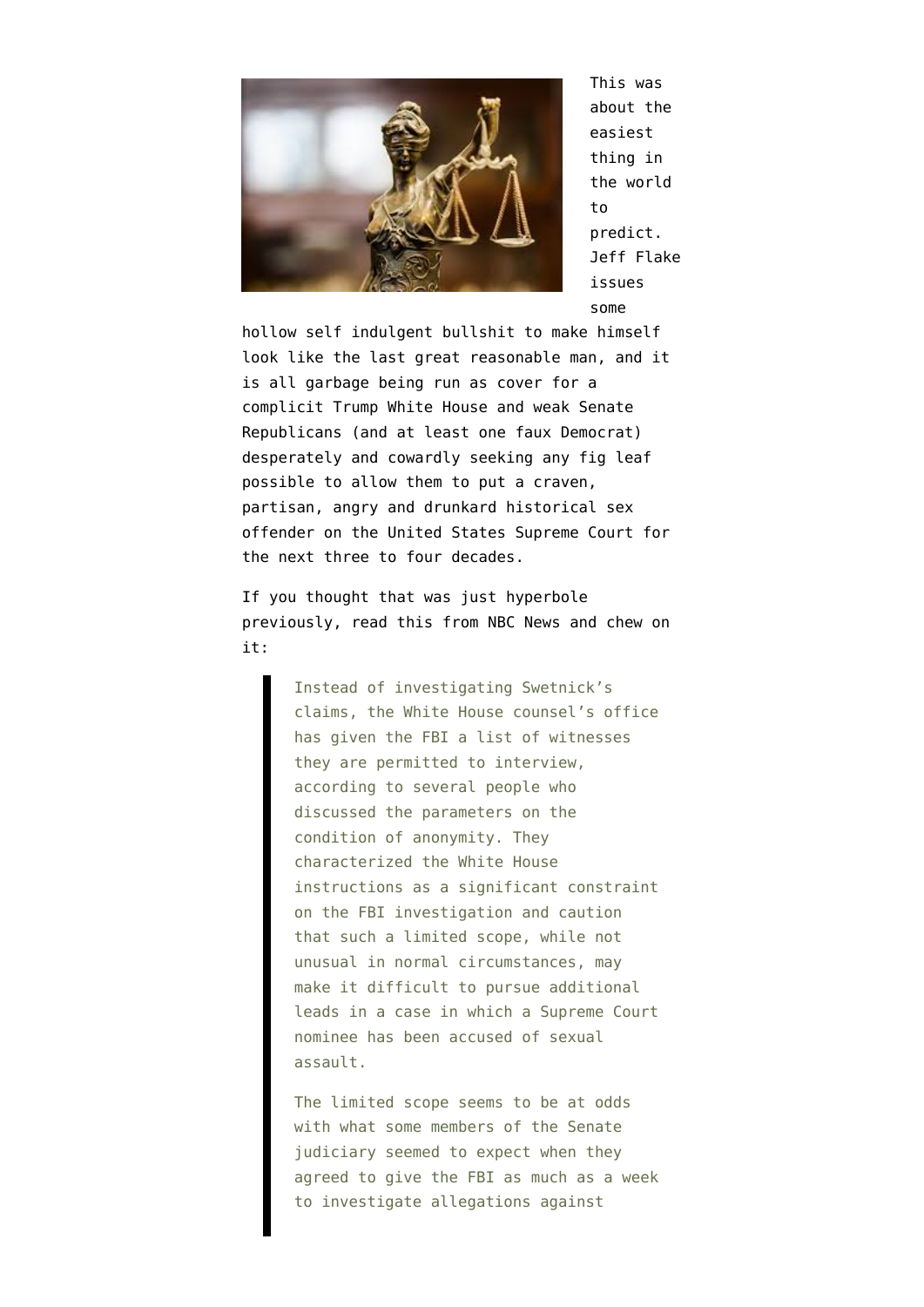Kavanaugh, a federal judge who grew up in the Washington DC area and attended an elite all-boys high school before going on to Yale.

Yes, of course Trump and McGahn are limiting the scope and time of this "investigation". It was always going to be a sham, and that is why it was always so absurd that the SJC Minority, and other Dems, not to mention the ridiculously ever gullible national press, bought off on this idiocy. It was an own goal that they set themselves up for and are now being collared by.

This is a fraud being perpetrated on the American public. The media needs to take the time and do their own investigation, the "FBI" one is a sham being manipulated by the sex criminal led and protecting, White House.

I honestly don't know who is more clueless in what was up with this ruse….the national media as to the forever sucker play of "the last honest Republican, Jeff Flake"….or the Democratic cheerleaders that thought this was anything other than a sham fig leaf cover play. Both are pathetic. This was obvious from the first second Flake uttered the words "limited" and "one week or less".

PT Barnum said that a sucker is born even minute. A LOT of them were born yesterday. Didn't have to be that way, but that is the stupidity of DC politics, and press coverage thereof.

### **[ABOUT THAT STYX](https://www.emptywheel.net/2018/08/04/about-that-styx-thing-a-re-thinking/) [THING, A RE-THINKING](https://www.emptywheel.net/2018/08/04/about-that-styx-thing-a-re-thinking/)**

Had a busy day yesterday and then came to the stark understanding that a [significant](https://www.emptywheel.net/2018/08/03/the-russian-nra-spy-just-remember-that-its-a-grand-illusion/) [contributor to this blog had included a Styx](https://www.emptywheel.net/2018/08/03/the-russian-nra-spy-just-remember-that-its-a-grand-illusion/)